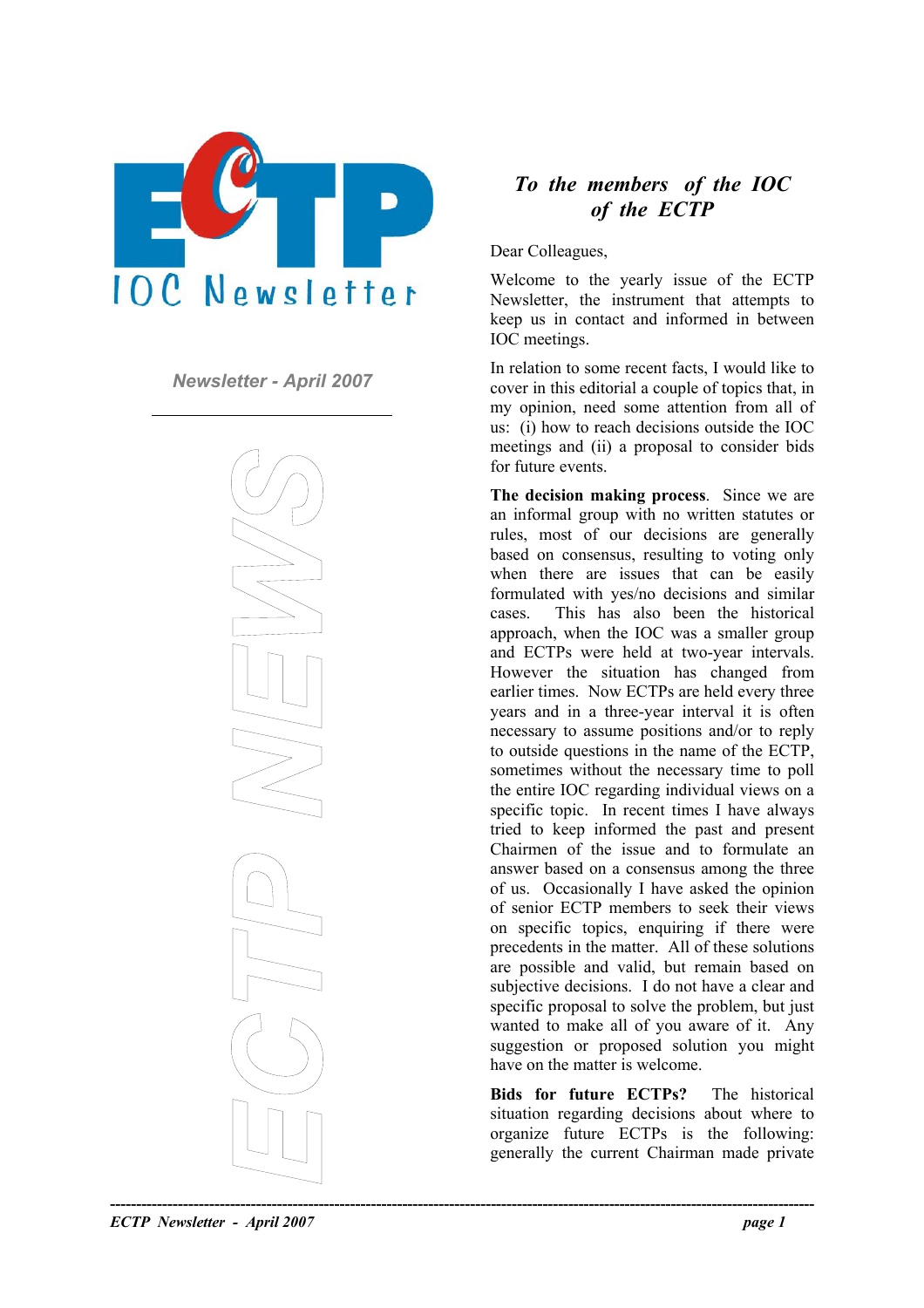enquiries and/or received private expressions of interest from potential hosts. A brief presentation might follow during the ECTP meeting and the decision was quickly made in that occasion, with a public announcement made at the conclusion of the current ECTP. I suggest that we consider a variant of such a scheme, to give some more time both to possible hosts in preparing their bid and to IOC members in evaluating any proposal. The proposal goes in the generic direction of being very open and clear about the way we proceed in these matters. We might set up a page in the website of the current ECTP, where we give specific deadlines and instructions for the formulation of proposals. Private expressions of interest might be formulated to the current Chairman by a certain well identified date and evaluated by a small group (nominated by the Chairman). The expression(s) of interest should be followed by a formal written bid to organize the next ECTP, to be circulated to all the IOC members at least two-three months before the IOC meeting. These months could be used for comments, suggestions, improvements and for an individual evaluation by each IOC member. If necessary, a quick vote can be taken during the IOC meeting to reach a final decision in case of competing bids. As usual, it is expected that the winning bidder makes a short presentation during the closing ceremony, inviting people to attend the future ECTP.

Comments and suggestions on the above topics and on any other item reported in the Newsletter are welcome.

*Francesco Righini* 

**----------------------------------------------------------------------------------------------------------------------------------------** 

# *TOWARD ECTP 2008*

 $\mathcal{L}_\text{max}$ 

The 18<sup>th</sup> European Conference on Thermophysical Properties (ECTP) is scheduled to take place at the University of Pau (France) on August 31 – September 4, 2008. The organizers will be the University of Pau, with the help of people from university of Bordeaux (France), Constantine the Philosopher University of Nitra (Slovakia) and

the Institute of Physics, Slovak Academy of Sciences (Bratislava, Slovakia).

The objective of the conference is to provide a forum for academic and industrial researchers to meet and exchange valuable experiences in the field of thermophysical properties of a wide variety of systems covering fluids and solids. The conference concentrates mainly on measurement, theory and modeling of the following properties and materials.

**Properties:** thermal conductivity, diffusivity , electrical conductivity, viscosity and non-Newtonian properties, mass-diffusion and thermo-diffusion, optical and radiative properties including emissivity, reflectivity and absorptivity, solubility, phase equilibrium including liquid - solid, calorimetric and volumetric properties, speed of sound, interfacial properties including solid-solid and wettability, …

**Materials:** metals and alloys, ceramics, glasses, composites, multi-functional materials, superconductor, insulation materials, porous materials, granular and thin-film materials, foams, gels, emulsions, soft materials, nano-materials, near critical and super critical fluids, polymers, food and biomaterials, environmentally friendly fluids, aqueous systems, petroleum fluids, ionic liquids, molten salts,…

**Special focus on:** measuring techniques (including methodology of data evaluation and prediction) and engineering applications (polymerization, casting, sintering, plasma spraying, distillation, refrigerant techniques, thermoelectric cooling, insulation structures in civil engineering, …), standard data and standard substances.

The conference will include invited lectures, oral presentations, poster sessions and workshops on specialized topics. The ECTP Award for lifetime achievements and the ECTP-Netzsch Young Scientist Award will be presented during the event. An exhibition of scientific equipment will also be held during the conference.

The event will be held at the beginning of September when the academic year has not yet started. Pau is located in the south-west part of France, 80 km inland, by the Pyrénées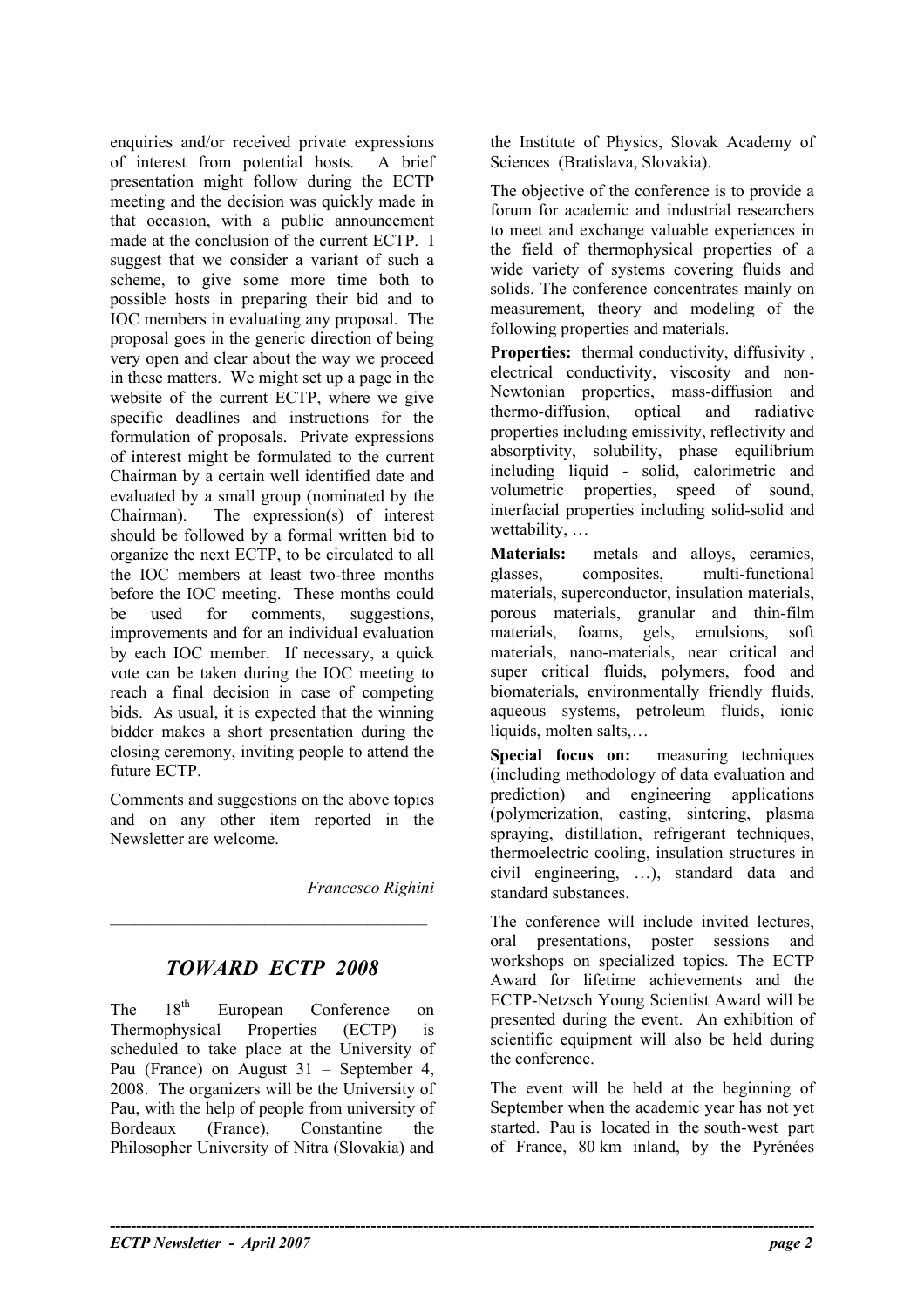mountains, the natural border with Spain. Pau, *CD-ROM of 17th ECTP Proceedings.*  the capital of the Béarn, is the most elegant of the towns and cities that overlook the Pyrénées from their vantage point on the high bluffs that run parallel with the mountains.

The city of Pau lies on the A64 highway and on the main French east-west rail route, with connections to Bayonne and Biarritz (100 km) and Spain (150 km) to the west, [Lourdes](http://www.hoteltravel.com/fr/france/lourdes/guides/tips.htm)  $(40 \text{ km})$  and  $Toulouse (200 \text{ km})$  $Toulouse (200 \text{ km})$  to the east, as well as to **Bordeaux** (200 km) and **[Paris](http://www.hoteltravel.com/fr/france/paris/guides/tips.htm)** (800 km) to the north. It is easily reachable by public transport. There are 9 daily Air France flights from Paris, 3 daily Air France flights from Lyon, 1 daily flight from London-Stansted with Ryan Air (UK) and from Amsterdam-Schiphol with Transavia (NL). There are also three daily TGV (high-speed) trains from Paris (5 hours) Accommodation of various levels can be arranged from reasonably priced hostels up to 4 stars hotels. A list of the hotels available in the city will be posted on the web site of the conference:

We look forward to meet again all of you in Pau in September 2008.

*J. L. Daridon, L. Kubicar, L. Vozar*

# *INFORMATION*

 $\mathcal{L}_\text{max}$ 

This section contains items of potential interest to all the IOC members and to the thermophysics community in general:

### *Proceedings of 17th ECTP.*

Several Special Issues devoted to papers *IOC News*  presented at the 17th European Conference on Thermophysical Properties have been published recently.

*International Journal of Thermophysics*: Volume 27, number 4 (July 2006) and Volume 27, number 6 (November 2006).

*Fluid Phase Equilibria*: Volume 245, issue 1 (July 2006).

*High Temperatures High Pressures*: two papers were published in Volume 35-36, issue 5 (2003-2006). Other papers are expected in future issues.

**----------------------------------------------------------------------------------------------------------------------------------------** 

Permission was granted by the International Journal of Thermophysics to reproduce the published articles in a CD to be sent to the registered participants.

Further contacts are taking place with Fluid Phase Equilibria and with High Temperatures High Pressures regarding this matter.

### *High Temperatures High Pressures.*

Discussions are under progress between a North American publisher and Pion, the current publisher of HTHP, regarding the sale of the journal. It is expected that a positive conclusion will be reached shortly.

Jean-François Sacadura (JFS) has worked for some time on the re-launch project of the journal. The editorial policy will be based on two Chief Editors coordinating a group of regional editors and an editorial board. JFS has done extensive consultations aiming to assess the status of the journal and to verify the availability of active participants in the new editorial team. The results of these contacts [http://ectp.univ-pau.fr](http://ectp.univ-pau.fr/) have been very encouraging.

> It is envisaged that the new HTHP will run with internet based submission and reviewing procedures, in order to significantly increase the dynamics of the journal.

> The goal is to restart the issuing at the beginning of 2008 with contributions arising from presentations at the ATPC 2007, followed by papers from the ECTP 2008. The conference chairmen are being contacted on the matter.

*New IOC member*. Professor Jean-Christophe Batsale, University of Bordeaux, France has joined the IOC. His name was proposed by Jean-François Sacadura and endorsed by the Société Française de Thermique (SFT)

*Presentation at the ATPC.* Jean-Luc Daridon, the current IOC Chairman, has been invited to give a plenary lecture at the Asian Thermophysical Properties Conference (Fukuoka, Japan, August 2007). His talk will